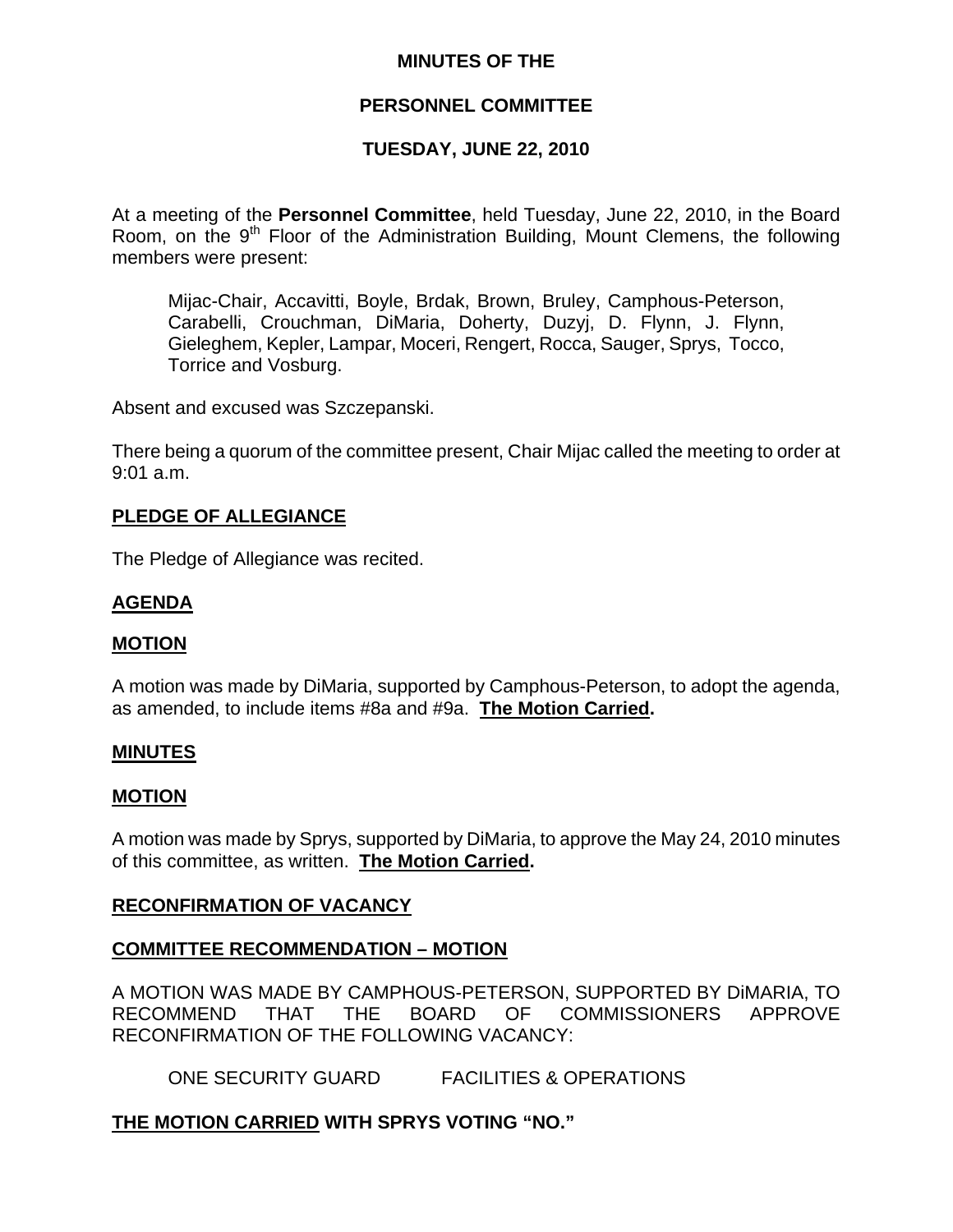# **REPORT ON VACANT POSITION RECONFIRMATIONS**

### **MOTION**

A motion was made by Sprys, supported by J. Flynn, to receive and file the report on vacant position reconfirmations. **The Motion Carried.** 

## **CURRENT LAYOFF LIST**

### **MOTION**

A motion was made by Kepler, supported by Boyle, to receive and file the current layoff list. **The Motion Carried.** 

## **REPORT FROM RISK MANAGEMENT REGARDING JUNE 15, 2010 BUILDING EVACUATIONS**

A confidential memorandum was distributed. John Anderson thought this should be discussed in Executive Session. Frank Krycia said the state statute allows for that.

The following commissioner spoke: Vosburg.

## **MOTION**

A motion was made by Camphous-Peterson, supported by Vosburg, to include in Executive Session a June 21, 2010 confidential memorandum from the Director of the Risk Management and Safety Department. **The Motion Carried.** 

## **EXECUTIVE SESSION TO DISCUSS LABOR NEGOTIATIONS AND CONFIDENTIAL MEMORANDUM FROM THE DIRECTOR OF RISK MANAGEMENT AND SAFETY DEPARTMENT**

### **MOTION**

A motion was made by J. Flynn, supported by Torrice, to enter into Executive Session for the purpose of discussing labor negotiations and a June 21, 2010 confidential memorandum from the Director of the Risk Management and Safety Department.

A roll call vote was taken as follows:

Voting Yes were Boyle, Brdak, Brown, Bruley, Camphous-Peterson, Crouchman, DiMaria, J. Flynn, Kepler, Mijac, Moceri, Rengert, Rocca, Sauger, Sprys, Tocco, Torrice and Vosburg. There were 18 "Yes" votes.

## **The Motion Carried.**